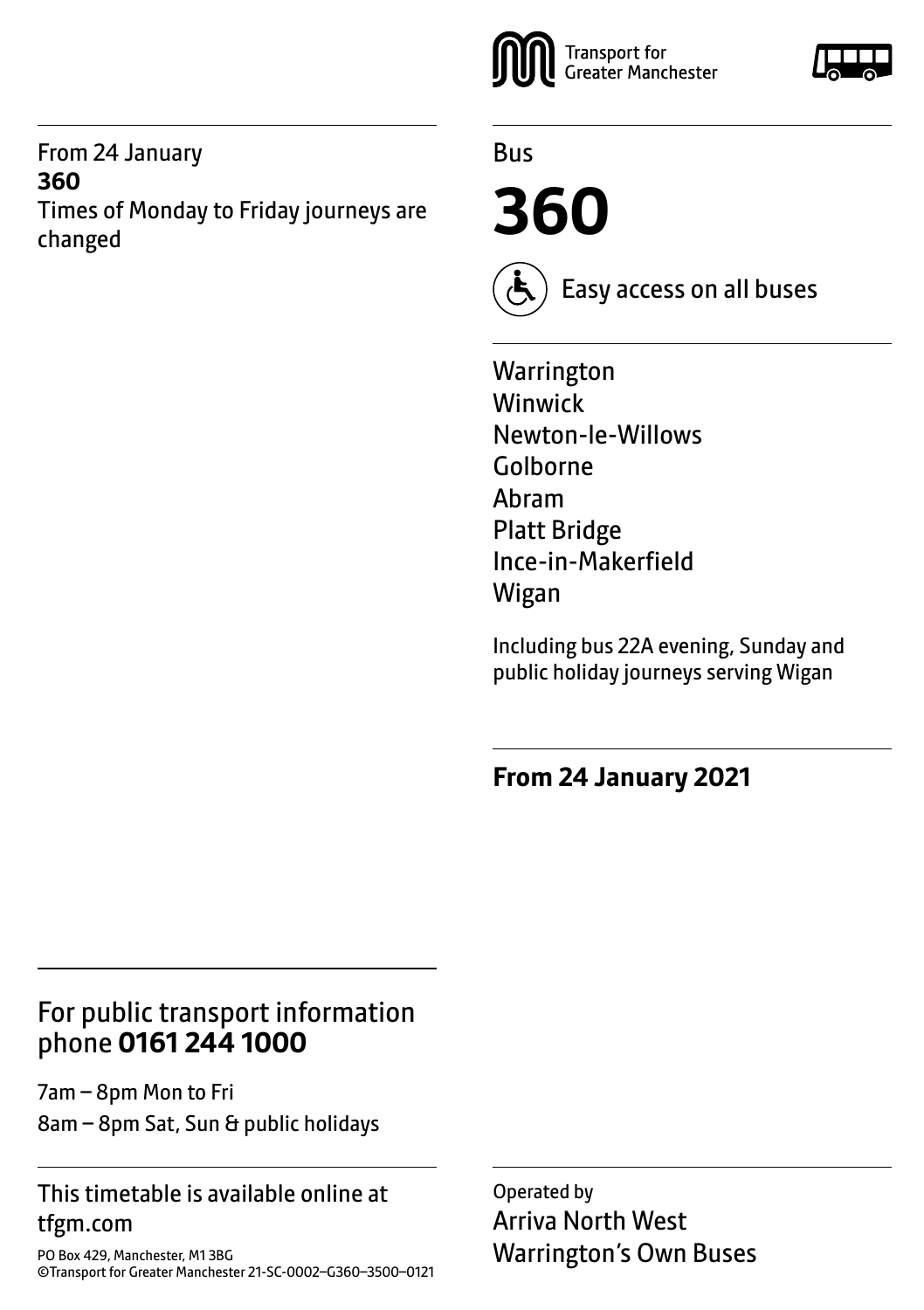# Additional information

# Alternative format

To ask for leaflets to be sent to you, or to request large print, Braille or recorded information phone 0161 244 1000 or visit tfgm.com

#### Easy access on buses



 Journeys run with low floor buses have no steps at the entrance, making getting on and off easier. Where shown, low floor buses have a ramp for access and a dedicated space for wheelchairs and pushchairs inside the bus. The bus operator will always try to provide easy access services where these services are scheduled to run.

# Using this timetable

Timetables show the direction of travel, bus numbers and the days of the week. Main stops on the route are listed on the left. Where no time is shown against a particular stop, the bus does not stop there on that journey. Check any letters which are shown in the timetable against the key at the bottom of the page.

# Where to find information about service changes

tfgm.com Bus station posters Leaflets from outlets.

# Tickets and information

Bus companies offer a range of tickets for use on their own buses. For travel on any service in the County, use System One tickets, including DaySaver. Travelshops provide tickets, information and journey planning advice on buses, trains and trams for work and pleasure.

# Using the 24 hour clock

Times are shown in four figures. The first two are the hour and the last two are the minutes.

0753 is 53 minutes past 7am 1953 is 53 minutes past 7pm



# Operator details

**Arriva North West** 73 Ormskirk Road, Aintree Liverpool, L9 5AE Telephone 0344 800 4411

#### **Warrington's Own Buses**

Wilderspool Causeway, Warrington, Cheshire, WA4 6PT Telephone 01925 634296

### **Travelshops**

#### **Wigan Bus Station**

Mon to Fri 7am to 5.30pm Saturday 8.30am to 1.15pm and 2pm to 4pm Sunday\* Closed \*Including public holidays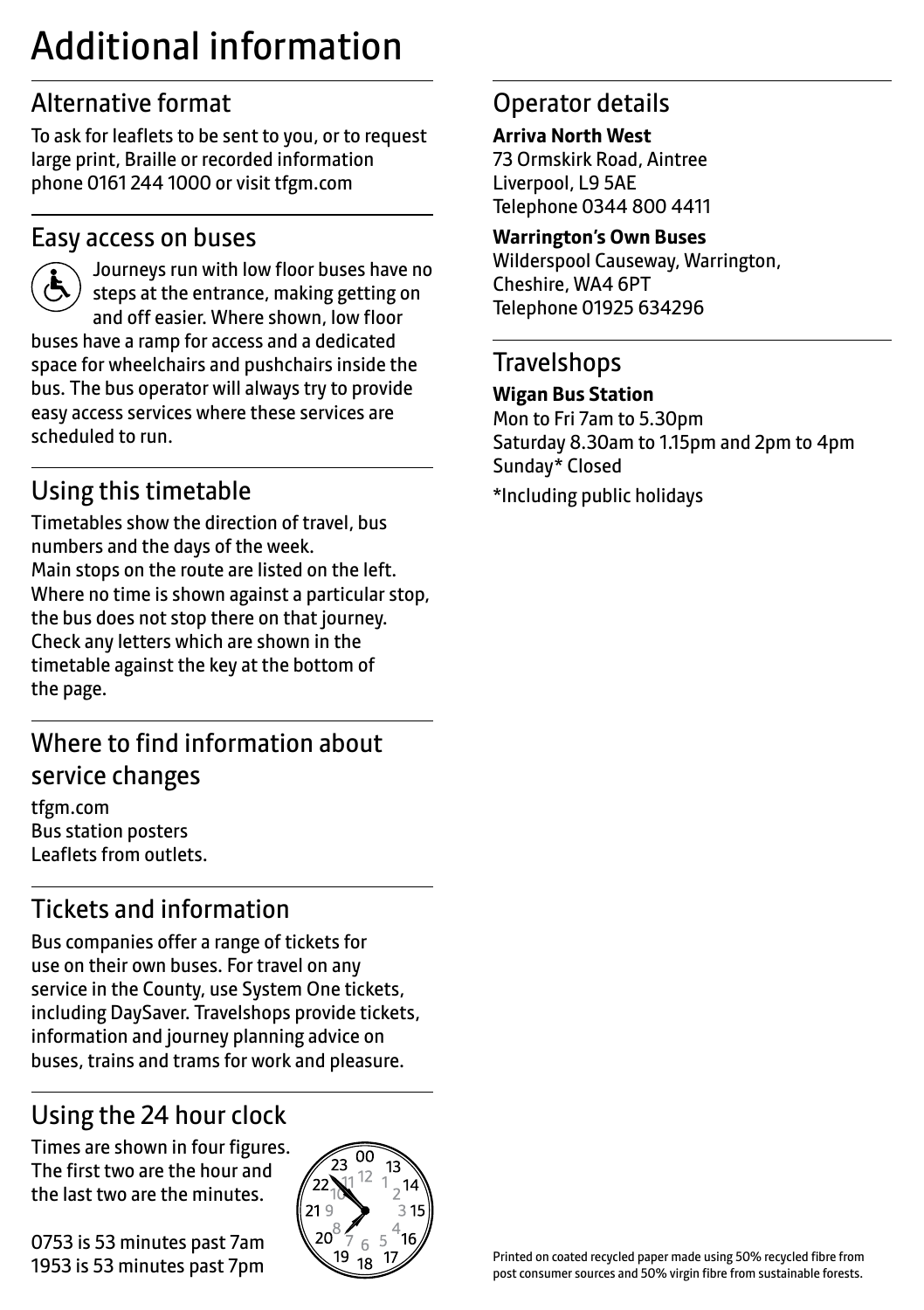#### Warrington — Newton-le-Willows — Golborne — Platt Bridge — Wigan 360 Includes bus 22A evening journeys running to Wigan via Earlestown

| <b>Mondays to Fridays</b> |      |      |      |      |      |      |      |      |      |      |      |      |      |      |      |      |      |      |      |
|---------------------------|------|------|------|------|------|------|------|------|------|------|------|------|------|------|------|------|------|------|------|
|                           |      |      |      |      |      |      |      |      |      |      |      |      |      |      |      |      |      |      | Ma   |
|                           | 360  | 360  | 360  | 360  | 360  | 360  | 360  | 360  | 360  | 360  | 360  | 360  | 360  | 360  | 360  | 360  | 360  | 360  | 22A  |
| Warrington, Interchange   | 0629 | 0729 | 0809 | 0849 | 0929 | 1009 | 1049 | 1129 | 1209 | 1249 | 1329 | 1409 | 1449 | 1529 | 1609 | 1649 | 1729 | 1809 | 1931 |
| Winwick, St Oswald Church | 0641 | 0741 | 0821 | 0901 | 0941 | 1021 | 1101 | 1141 | 1221 | 1301 | 1341 | 1421 | 1501 | 1541 | 1621 | 1701 | 1741 | 1821 | 1944 |
| Newton, Train Station     |      |      |      |      |      |      |      |      |      |      |      |      |      |      |      |      |      |      | 1949 |
| Earlestown, Bus Station   |      |      |      |      |      |      |      |      |      |      |      |      |      |      |      |      |      |      | 1957 |
| Newton, Train Station     | 0646 | 0746 | 0826 | 0906 | 0946 | 1026 | 1106 | 1146 | 1226 | 1306 | 1346 | 1426 | 1506 | 1546 | 1626 | 1706 | 1746 | 1826 | 2004 |
| Golborne, Bridge Street   | 0653 | 0753 | 0833 | 0913 | 0953 | 1033 | 1113 | 1153 | 1233 | 1313 | 1353 | 1433 | 1513 | 1553 | 1633 | 1713 | 1753 | 1833 | 2009 |
| Platt Bridge, Iceland     | 0705 | 0805 | 0845 | 0925 | 1005 | 1045 | 1125 | 1205 | 1245 | 1325 | 1405 | 1445 | 1525 | 1605 | 1645 | 1725 | 1805 | 1845 | 2017 |
| Wigan, Bus Station        | 0716 | 0816 | 0856 | 0936 | 1016 | 1056 | 1136 | 1216 | 1256 | 1336 | 1416 | 1456 | 1536 | 1616 | 1656 | 1736 | 1816 | 1856 | 2026 |
|                           |      |      |      |      |      |      |      |      |      |      |      |      |      |      |      |      |      |      |      |
|                           | Ma   | Ma   | Ma   |      |      |      |      |      |      |      |      |      |      |      |      |      |      |      |      |
|                           | 22A  | 22A  | 22A  |      |      |      |      |      |      |      |      |      |      |      |      |      |      |      |      |
| Warrington, Interchange   | 2031 | 2131 | 2231 |      |      |      |      |      |      |      |      |      |      |      |      |      |      |      |      |
| Winwick, St Oswald Church | 2044 | 2143 | 2243 |      |      |      |      |      |      |      |      |      |      |      |      |      |      |      |      |
| Newton, Train Station     | 2049 | 2148 | 2248 |      |      |      |      |      |      |      |      |      |      |      |      |      |      |      |      |
| Earlestown, Bus Station   | 2057 | 2157 | 2257 |      |      |      |      |      |      |      |      |      |      |      |      |      |      |      |      |
| Newton, Train Station     | 2104 | 2204 | 2304 |      |      |      |      |      |      |      |      |      |      |      |      |      |      |      |      |
| Golborne, Bridge Street   | 2109 | 2209 | 2309 |      |      |      |      |      |      |      |      |      |      |      |      |      |      |      |      |
| Platt Bridge, Iceland     | 2117 | 2217 | 2317 |      |      |      |      |      |      |      |      |      |      |      |      |      |      |      |      |
| Wigan, Bus Station        | 2126 | 2226 | 2326 |      |      |      |      |      |      |      |      |      |      |      |      |      |      |      |      |

M – Journey provided with the financial support of Transport for Greater Manchester

a – Run by Warrington's Own Buses. All other journeys are run by Arriva North West

f – On Fridays runs via School Lane, Crompton Street and New Market Street to Wigan Bus Station with Warrington's Own Buses journeys arriving 2 minutes later at Wigan, Bus Station

W– All bus 22A and 360 journeys are run using easy access buses. See inside front cover of this leaflet for details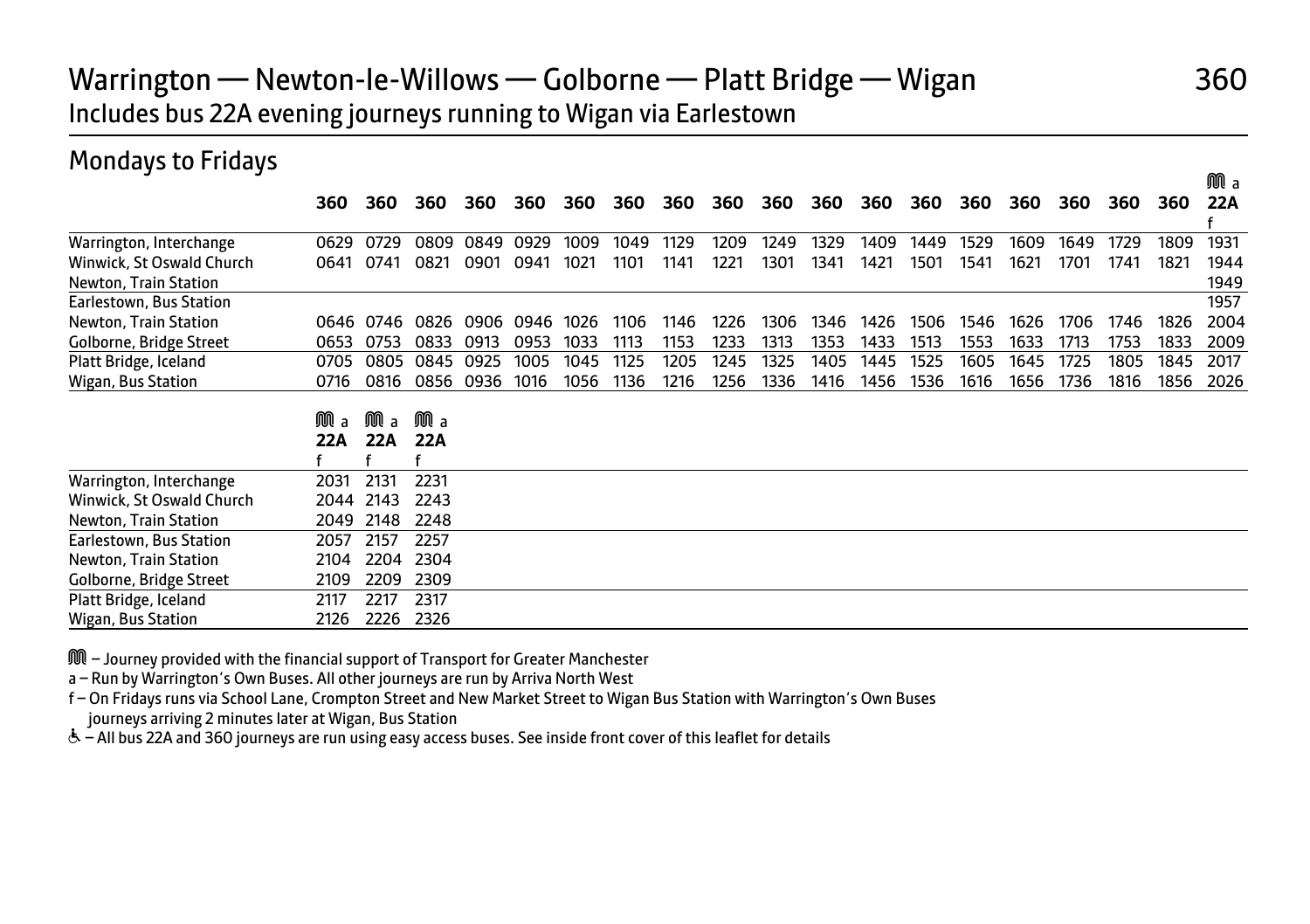# Warrington — Newton-le-Willows — Golborne — Platt Bridge — Wigan 360 Includes bus 22A evening, Sunday and public holiday journeys running to Wigan via Earlestown

#### **Saturdays**

|                           |      |      |      |      |      |      |      |      |      |      |      |      |      |      |      |      |      |      | Ma   |
|---------------------------|------|------|------|------|------|------|------|------|------|------|------|------|------|------|------|------|------|------|------|
|                           | 360  | 360  | 360  | 360  | 360  | 360  | 360  | 360  | 360  | 360  | 360  | 360  | 360  | 360  | 360  | 360  | 360  | 360  | 22A  |
|                           |      |      |      |      |      |      |      |      |      |      |      |      |      |      |      |      |      |      | g    |
| Warrington, Interchange   |      |      | 0809 | 0849 | 0929 | 1009 | 1049 | 1129 | 1209 | 1249 | 1329 | 1409 | 1449 | 1529 | 1609 | 1649 | 1729 | 1809 | 1931 |
| Winwick, St Oswald Church |      |      | 0821 | 0901 | 0941 | 1021 | 1101 | 1141 | 1221 | 1301 | 1341 | 1421 | 1501 | 1541 | 1621 | 1701 | 1741 | 1821 | 1944 |
| Newton, Train Station     |      |      |      |      |      |      |      |      |      |      |      |      |      |      |      |      |      |      | 1949 |
| Earlestown, Bus Station   |      |      |      |      |      |      |      |      |      |      |      |      |      |      |      |      |      |      | 1957 |
| Newton, Train Station     | d    | d    | 0826 | 0906 | 0946 | 1026 | 1106 | 1146 | 1226 | 1306 | 1346 | 1426 | 1506 | 1546 | 1626 | 1706 | 1746 | 1826 | 2004 |
| Golborne, Bridge Street   | 0715 | 0755 | 0833 | 0913 | 0953 | 1033 | 1113 | 1153 | 1233 | 1313 | 1353 | 1433 | 1513 | 1553 | 1633 | 1713 | 1753 | 1833 | 2009 |
| Platt Bridge, Iceland     | 0725 | 0805 | 0845 | 0925 | 1005 | 1045 | 1125 | 1205 | 1245 | 1325 | 1405 | 1445 | 1525 | 1605 | 1645 | 1725 | 1805 | 1845 | 2017 |
| Wigan, Bus Station        | 0736 | 0816 | 0856 | 0936 | 1016 | 1056 | 1136 | 1216 | 1256 | 1336 | 1416 | 1456 | 1536 | 1616 | 1656 | 1736 | 1816 | 1856 | 2028 |
|                           |      |      |      |      |      |      |      |      |      |      |      |      |      |      |      |      |      |      |      |
|                           | Ma   | Ma   | Ma   |      |      |      |      |      |      |      |      |      |      |      |      |      |      |      |      |
|                           | 22A  | 22A  | 22A  |      |      |      |      |      |      |      |      |      |      |      |      |      |      |      |      |
|                           | g    | σ    | g    |      |      |      |      |      |      |      |      |      |      |      |      |      |      |      |      |
| Warrington, Interchange   | 2031 | 2131 | 2231 |      |      |      |      |      |      |      |      |      |      |      |      |      |      |      |      |
| Winwick, St Oswald Church | 2044 | 2143 | 2243 |      |      |      |      |      |      |      |      |      |      |      |      |      |      |      |      |
| Newton, Train Station     | 2049 | 2148 | 2248 |      |      |      |      |      |      |      |      |      |      |      |      |      |      |      |      |
| Earlestown, Bus Station   | 2057 | 2157 | 2257 |      |      |      |      |      |      |      |      |      |      |      |      |      |      |      |      |
| Newton, Train Station     | 2104 | 2204 | 2304 |      |      |      |      |      |      |      |      |      |      |      |      |      |      |      |      |
| Golborne, Bridge Street   | 2109 | 2209 | 2309 |      |      |      |      |      |      |      |      |      |      |      |      |      |      |      |      |
| Platt Bridge, Iceland     | 2117 | 2217 | 2317 |      |      |      |      |      |      |      |      |      |      |      |      |      |      |      |      |
|                           |      |      |      |      |      |      |      |      |      |      |      |      |      |      |      |      |      |      |      |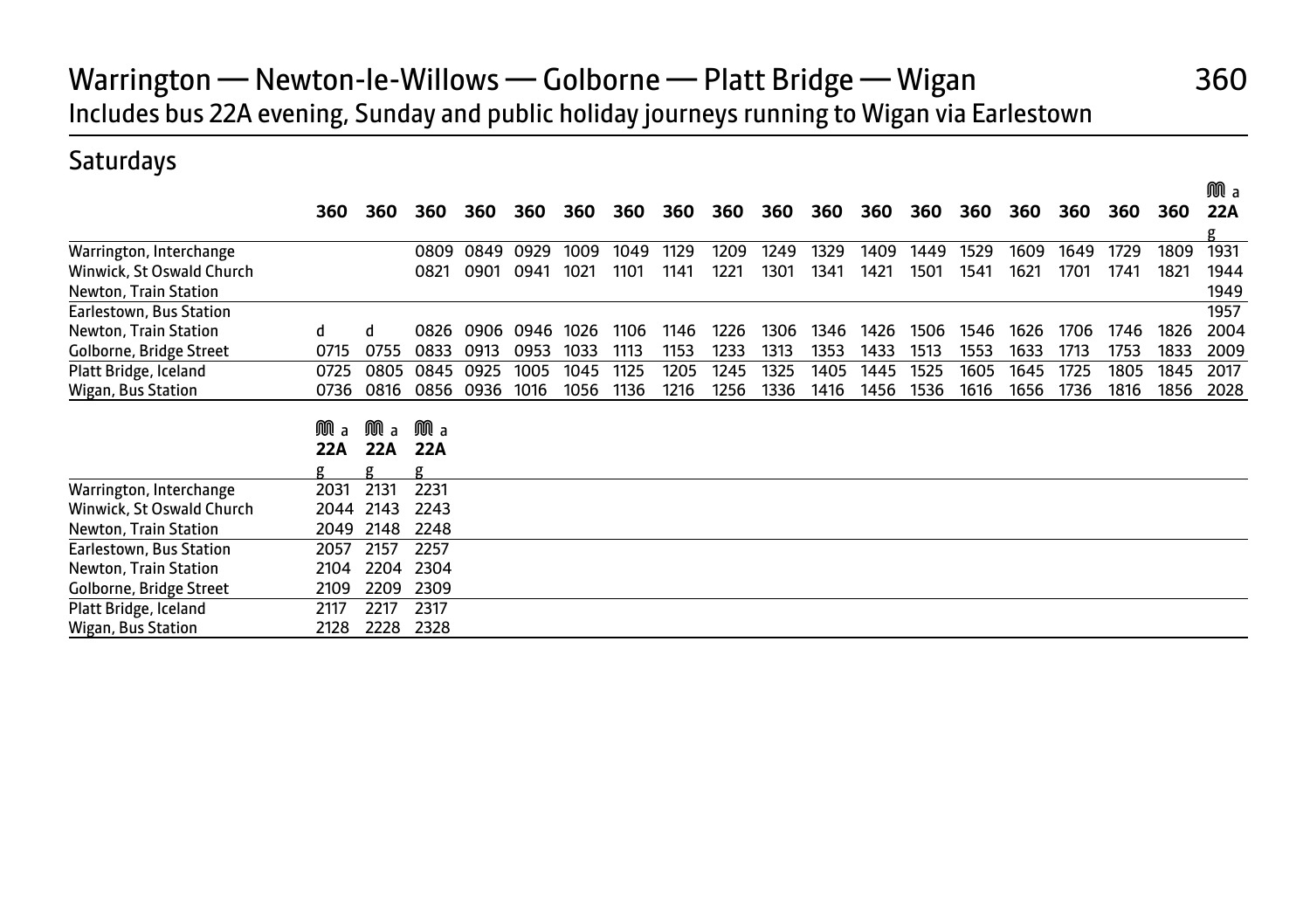#### Sundays and public holidays (except Christmas and New Year period)

| JUV a |       |      |            |           |                                                                                                             |
|-------|-------|------|------------|-----------|-------------------------------------------------------------------------------------------------------------|
| 22A   |       |      |            |           |                                                                                                             |
| 1116  |       | 1716 |            |           |                                                                                                             |
| 1128  |       | 1728 |            |           |                                                                                                             |
| 1132  | and   | 1732 |            |           |                                                                                                             |
|       |       |      |            |           |                                                                                                             |
| 1152  | hour  |      |            |           |                                                                                                             |
| 1157  | until | 1757 | 1857       | 1957 2057 |                                                                                                             |
| 1205  |       |      |            |           |                                                                                                             |
| 1214  |       |      |            |           |                                                                                                             |
|       |       | 1142 | every 1742 |           | JULA JULA JULA JULA<br>22A 22A 22A 22A<br>1752 1852 1952 2052<br>1805 1905 2005 2105<br>1814 1914 2014 2114 |

Bus 360 does not run on Sundays or public holidays

For details of buses during Christmas and New Year, please phone 0161 244 1000

M – Journey provided with the financial support of Transport for Greater Manchester

a – Run by Warrington's Own Buses. All other journeys are run by Arriva North West

d – Starts from Golborne, Queen Anne 4 minutes earlier

g – Runs via School Lane, Crompton Street and New Market Street to Wigan Bus Station

 $\tilde{\Phi}$  – All bus 22A and 360 journeys are run using easy access buses. See inside front cover of this leaflet for details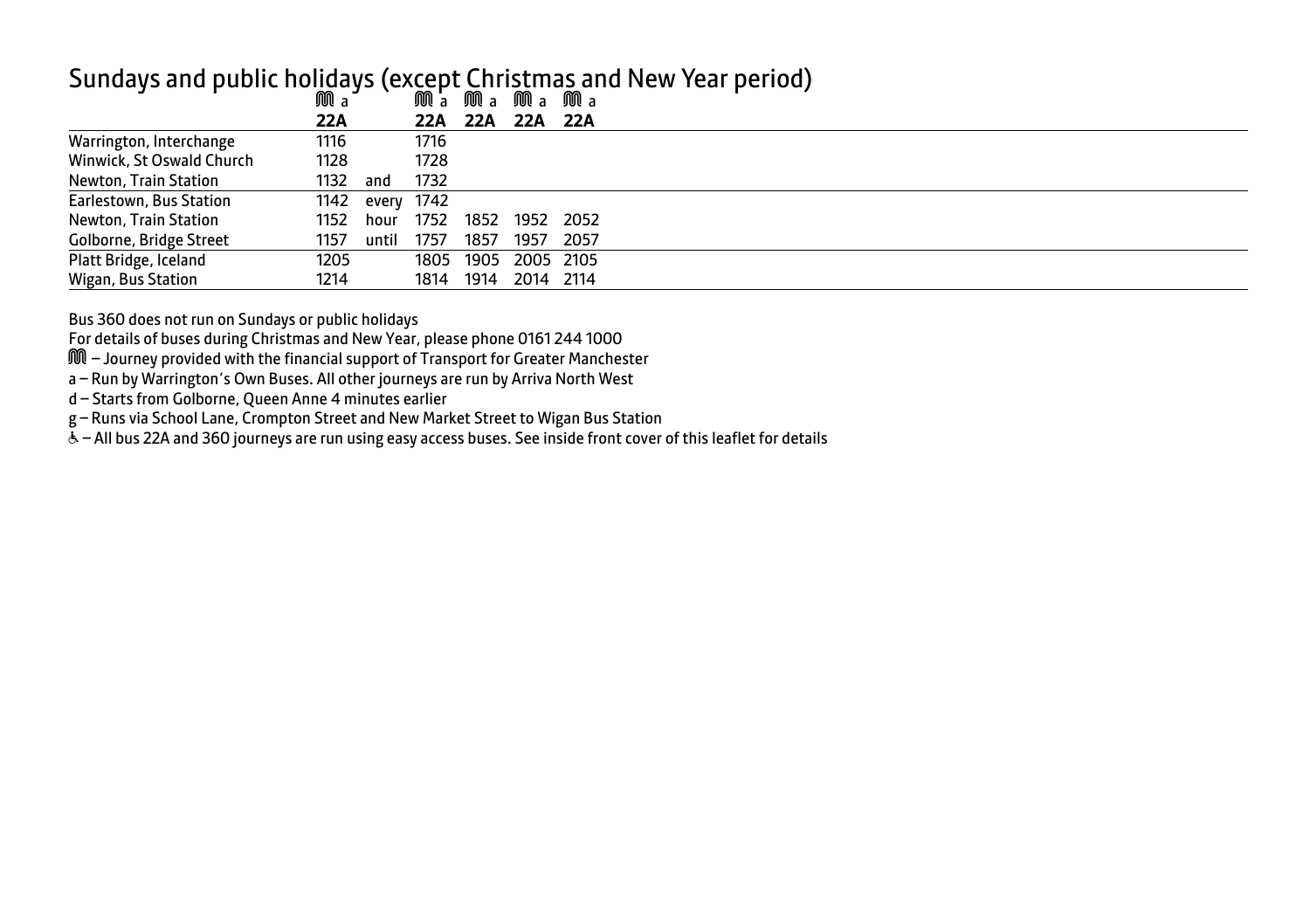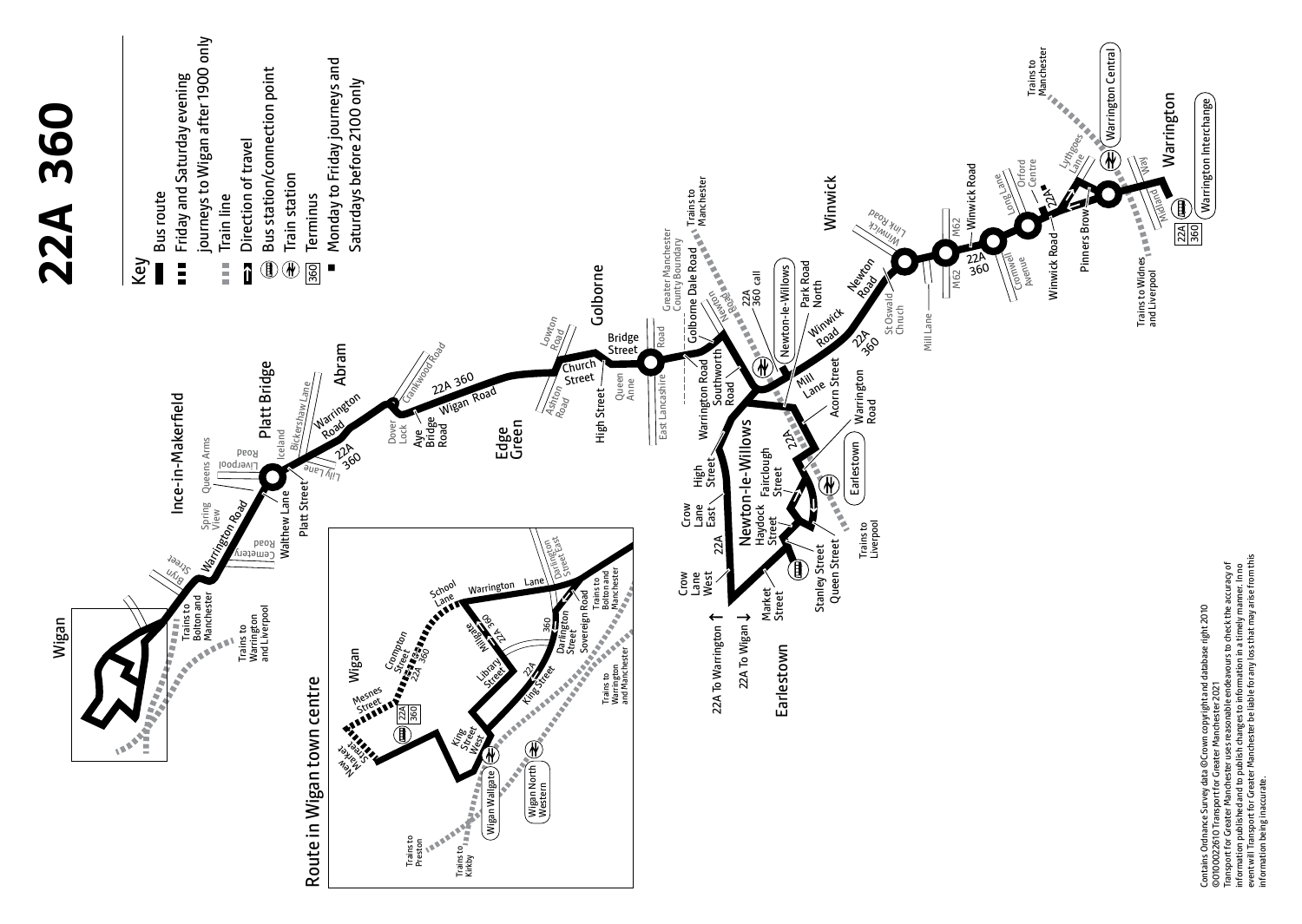# Wigan — Platt Bridge — Golborne — Newton-le-Willows — Warrington 360 Includes bus 22A evening journeys running from Wigan via Earlestown

#### Mondays to Fridays

|                         | 360  | 360       | 360  | 360  | 360  | 360  | 360  | 360  | 360  | 360  | 360  | 360  | 360  | 360  | 360  | 360  | 360  | 360  | 360  |
|-------------------------|------|-----------|------|------|------|------|------|------|------|------|------|------|------|------|------|------|------|------|------|
| Wigan, Bus Station      |      |           | 0741 | 0821 | 0901 | 0941 | 1021 | 1101 | 1141 | 1221 | 1301 | 1341 | 1421 | 1501 | 1541 | 1621 | 1701 | 1741 | 1821 |
| Platt Bridge, Iceland   |      |           | 0754 | 0834 | 0914 | 0954 | 1034 | 1114 | 1154 | 1234 | 1314 | 1354 | 1434 | 1514 | 1554 | 1634 | 1714 | 1754 | 1834 |
| Golborne, Bridge Street | 0625 | 0725      | 0805 | 0845 | 0925 | 1005 | 1045 | 1125 | 1205 | 1245 | 1325 | 1405 | 1445 | 1525 | 1605 | 1645 | 1725 | 1805 | 1845 |
| Newton, Train Station   | 0631 | 0731      | 0811 | 0851 | 0931 | 1011 | 1051 | 1131 | 1211 | 1251 | 1331 | 1411 | 1451 | 1531 | 1611 | 1651 | 1731 | 1811 | 1851 |
| Hulme, Mill Lane        | 0639 | 0739      | 0819 | 0859 | 0939 | 1019 | 1059 | 1139 | 1219 | 1259 | 1339 | 1419 | 1459 | 1539 | 1619 | 1659 | 1739 | 1819 | 1859 |
| Warrington, Interchange |      | 0648 0748 | 0828 | 0908 | 0948 | 1028 | 1108 | 1148 | 1228 | 1308 | 1348 | 1428 | 1508 | 1548 | 1628 | 1708 | 1748 | 1828 | 1908 |
|                         |      | Ma        | Ma   | Ma   |      |      |      |      |      |      |      |      |      |      |      |      |      |      |      |
|                         | 360  | 22A       | 22A  | 22A  |      |      |      |      |      |      |      |      |      |      |      |      |      |      |      |
| Wigan, Bus Station      | 1901 | 2032      | 2132 | 2232 |      |      |      |      |      |      |      |      |      |      |      |      |      |      |      |
| Platt Bridge, Iceland   | 1913 | 2043      | 2143 | 2243 |      |      |      |      |      |      |      |      |      |      |      |      |      |      |      |
| Golborne, Bridge Street | 1922 | 2051      | 2151 | 2251 |      |      |      |      |      |      |      |      |      |      |      |      |      |      |      |
| Newton, Train Station   | 1926 | 2057      | 2157 | 2257 |      |      |      |      |      |      |      |      |      |      |      |      |      |      |      |
| Earlestown, Bus Station |      | 2104      | 2204 | 2304 |      |      |      |      |      |      |      |      |      |      |      |      |      |      |      |
| Newton, Train Station   |      | 2111      | 2211 | 2311 |      |      |      |      |      |      |      |      |      |      |      |      |      |      |      |
| Hulme, Mill Lane        |      | 2117      | 2217 | 2317 |      |      |      |      |      |      |      |      |      |      |      |      |      |      |      |
| Warrington, Interchange |      | 2129      | 2229 | 2329 |      |      |      |      |      |      |      |      |      |      |      |      |      |      |      |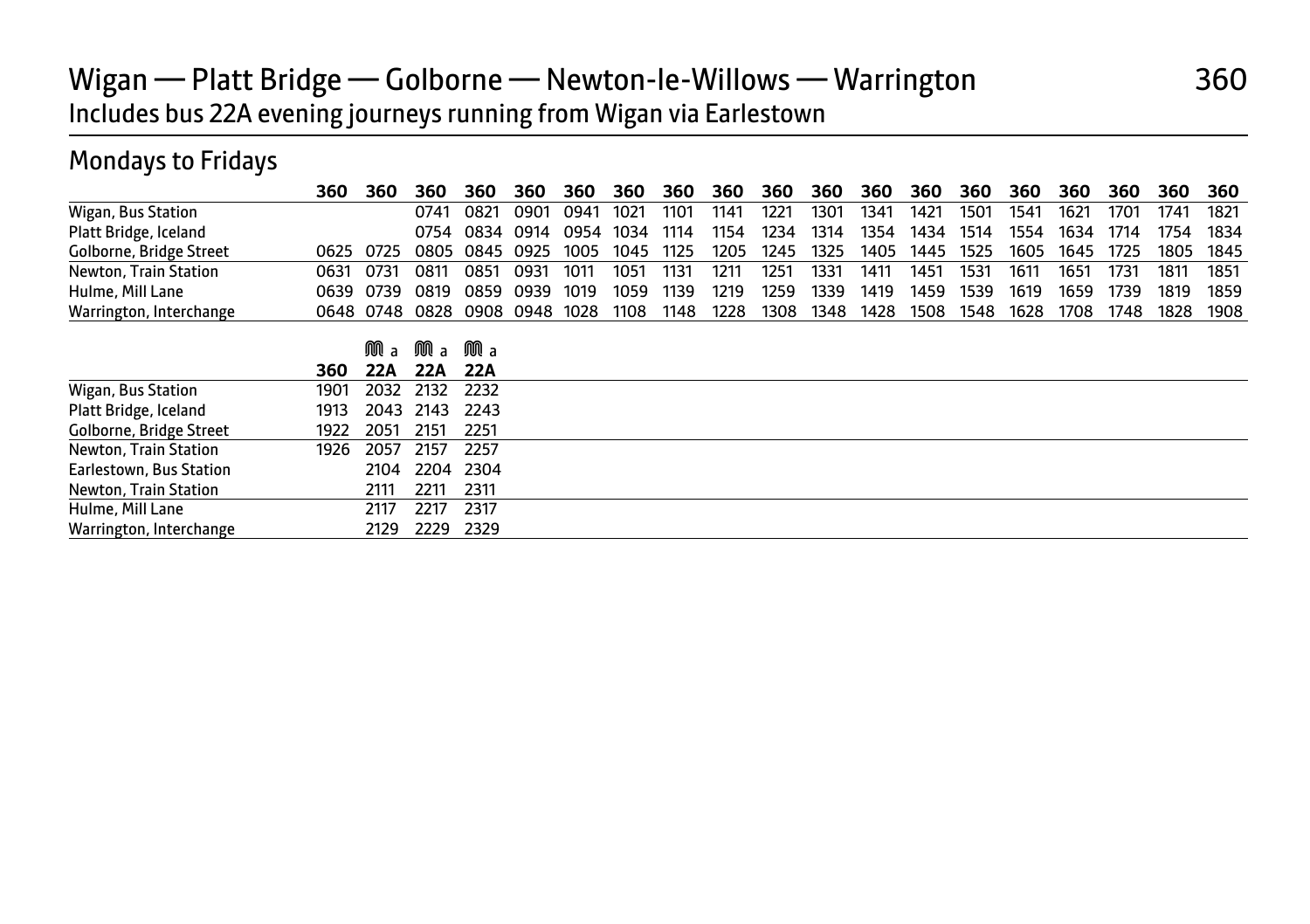### **Saturdays**

|                         | 360  | 360  | 360  | 360  | 360  | 360  | 360  | 360  | 360  | 360  | 360  | 360  | 360  | 360  | 360  | 360  | 360  | 360  | 360  |
|-------------------------|------|------|------|------|------|------|------|------|------|------|------|------|------|------|------|------|------|------|------|
| Wigan, Bus Station      |      | 0741 | 0821 | 0901 | 0941 | 1021 | 1101 | 1141 | 1221 | 1301 | 1341 | 1421 | 1501 | 1541 | 1621 | 1701 | 1741 | 1821 | 1901 |
| Platt Bridge, Iceland   |      | 0754 | 0834 | 0914 | 0954 | 1034 | 1114 | 1154 | 1234 | 1314 | 1354 | 1434 | 1514 | 1554 | 1634 | 1714 | 1754 | 1834 | 1913 |
| Golborne, Bridge Street | 0725 | 0805 | 0845 | 0925 | 1005 | 1045 | 1125 | 1205 | 1245 | 1325 | 1405 | 1445 | 1525 | 1605 | 1645 | 1725 | 1805 | 1845 | 1922 |
| Newton, Train Station   | 0731 | 0811 | 0851 | 0931 | 1011 | 1051 | 1131 | 1211 | 1251 | 1331 | 1411 | 1451 | 1531 | 1611 | 1651 | 1731 | 1811 | 1851 | 1926 |
| Hulme, Mill Lane        | 0739 | 0819 | 0859 | 0939 | 1019 | 1059 | 1139 | 1219 | 1259 | 1339 | 1419 | 1459 | 1539 | 1619 | 1659 | 1739 | 1819 | 1859 |      |
| Warrington, Interchange | 0748 | 0828 | 0908 | 0948 | 1028 | 1108 | 1148 | 1228 | 1308 | 1348 | 1428 | 1508 | 1548 | 1628 | 1708 | 1748 | 1828 | 1908 |      |
|                         | Ma   | Ma   | Ma   |      |      |      |      |      |      |      |      |      |      |      |      |      |      |      |      |
|                         | 22A  | 22A  | 22A  |      |      |      |      |      |      |      |      |      |      |      |      |      |      |      |      |
| Wigan, Bus Station      | 2032 | 2132 | 2232 |      |      |      |      |      |      |      |      |      |      |      |      |      |      |      |      |
| Platt Bridge, Iceland   | 2043 | 2143 | 2243 |      |      |      |      |      |      |      |      |      |      |      |      |      |      |      |      |
| Golborne, Bridge Street | 2051 | 2151 | 2251 |      |      |      |      |      |      |      |      |      |      |      |      |      |      |      |      |
| Newton, Train Station   | 2057 | 2157 | 2257 |      |      |      |      |      |      |      |      |      |      |      |      |      |      |      |      |
| Earlestown, Bus Station | 2104 | 2204 | 2304 |      |      |      |      |      |      |      |      |      |      |      |      |      |      |      |      |
| Newton, Train Station   | 2111 | 2211 | 2311 |      |      |      |      |      |      |      |      |      |      |      |      |      |      |      |      |
| Hulme, Mill Lane        | 2117 | 2217 | 2317 |      |      |      |      |      |      |      |      |      |      |      |      |      |      |      |      |
| Warrington, Interchange | 2129 | 2229 | 2329 |      |      |      |      |      |      |      |      |      |      |      |      |      |      |      |      |

M – Journey provided with the financial support of Transport for Greater Manchester

a – Run by Warrington's Own Buses. All other journeys are run by Arriva North West<br>& – All bus 22A and 360 journeys are run using easy access buses. See inside front cover of this leaflet for details